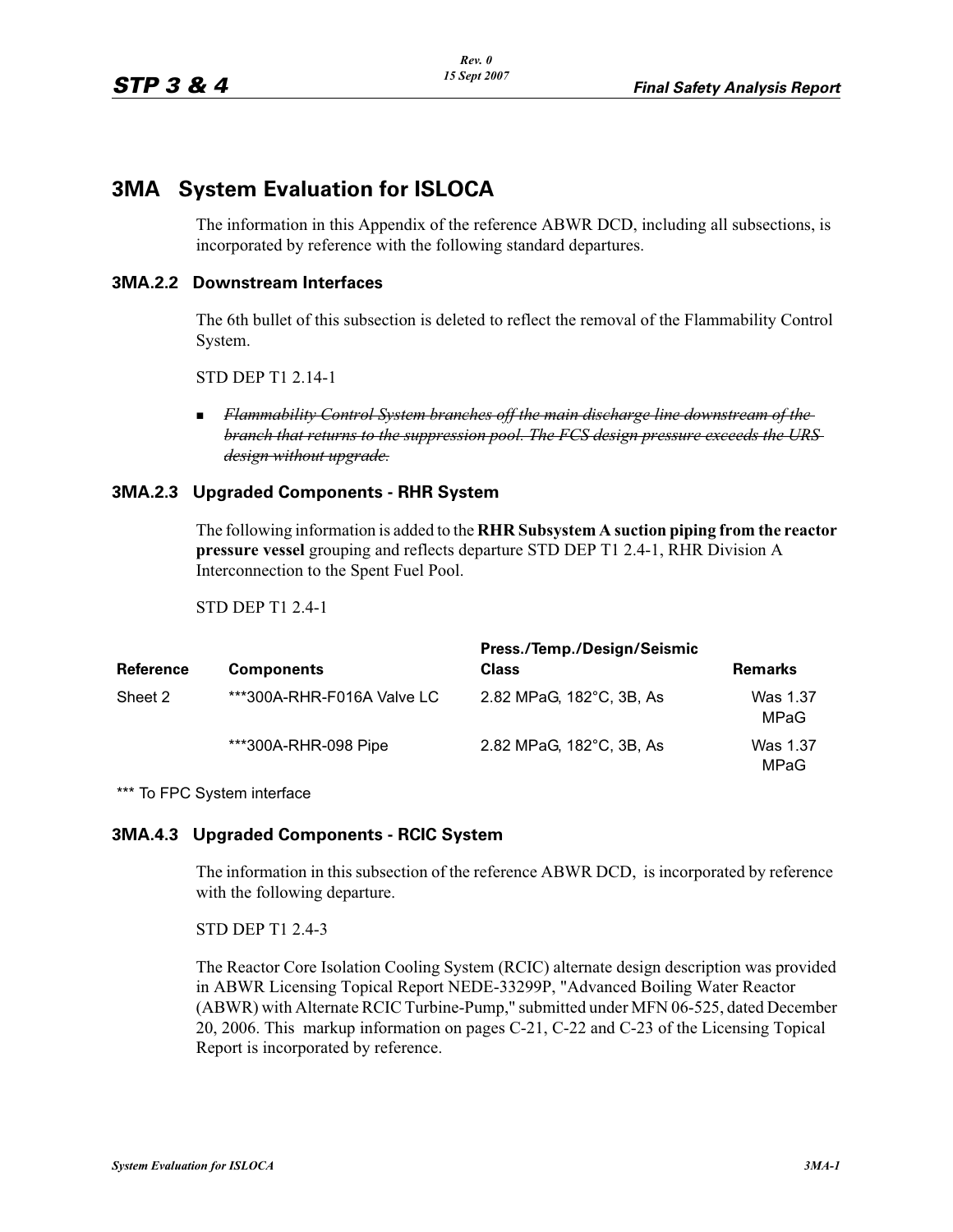### **3MA.8.1 Upgrade Description**

The following information is added to the second sentence of the second paragraph, and reflects departure STD DEP T1 2.4-1.

STD DEP T1 2.4-1

*This new line has the gate valve locked open with the check valve's flow direction into the skimmer surge tank and provides an open path into the skimmer surge tank from valves* RHR F016A, *RHR-F016B and RHR-F016C.*

And to the last sentence of the second paragraph.

*All the piping between the FPC valves, FPC-F029, FPC- F031, and FPC-F106 and the RHR valves,* RHR-F016A, *RHR-F016B and RHR-F016C, were upgraded to the URS design pressure of 2.82 MPaG.*

The following information is added to the last sentence of the third paragraph.

*Valves FPC-F093 and FPC-F017 are always locked open and provide an open path from the RHR valves,* RHR-F015A, RHR-F015B and RHR-F015C, to the spent fuel storage pool and cask pit.

### **3MA.8.3 Upgraded Components - FPC System**

The following information is added to the FPC System interface with makeup from RHR System or SPCU System grouping and reflects departure STD DEP T1 2.4-1.

STD DEP T1 2.4-1

| Reference |                         | Press./Temp./Design/       |                |
|-----------|-------------------------|----------------------------|----------------|
|           | <b>Components</b>       | <b>Seismic Class</b>       | <b>Remarks</b> |
|           | 250A-RHR-F015A Valve MO | 3.43 MPaG, 182°C, 3B, As   | No Change      |
|           | 250A-FPC-SS Pipe        | 1.57 MPaG, 66°C, 4C, A(S2) | No Change      |
|           |                         |                            |                |

The following information is added to the **FPC System interface with makeup from RHR System or SPCU System** grouping and reflects departure STD DEP T1 2.4-1.

|                         | Press./Temp./Design/Seismic    |                |
|-------------------------|--------------------------------|----------------|
| <b>Components</b>       | <b>Class</b>                   | <b>Remarks</b> |
| 300A-RHR-F016A Valve MO | 2.82 MPaG, 182°C, 3B, As       | No Change      |
| 300A-FPC-SS Pipe        | 2.82 MPaG, 66°C, 4C, B(S1, S2) | No Change      |
|                         |                                |                |